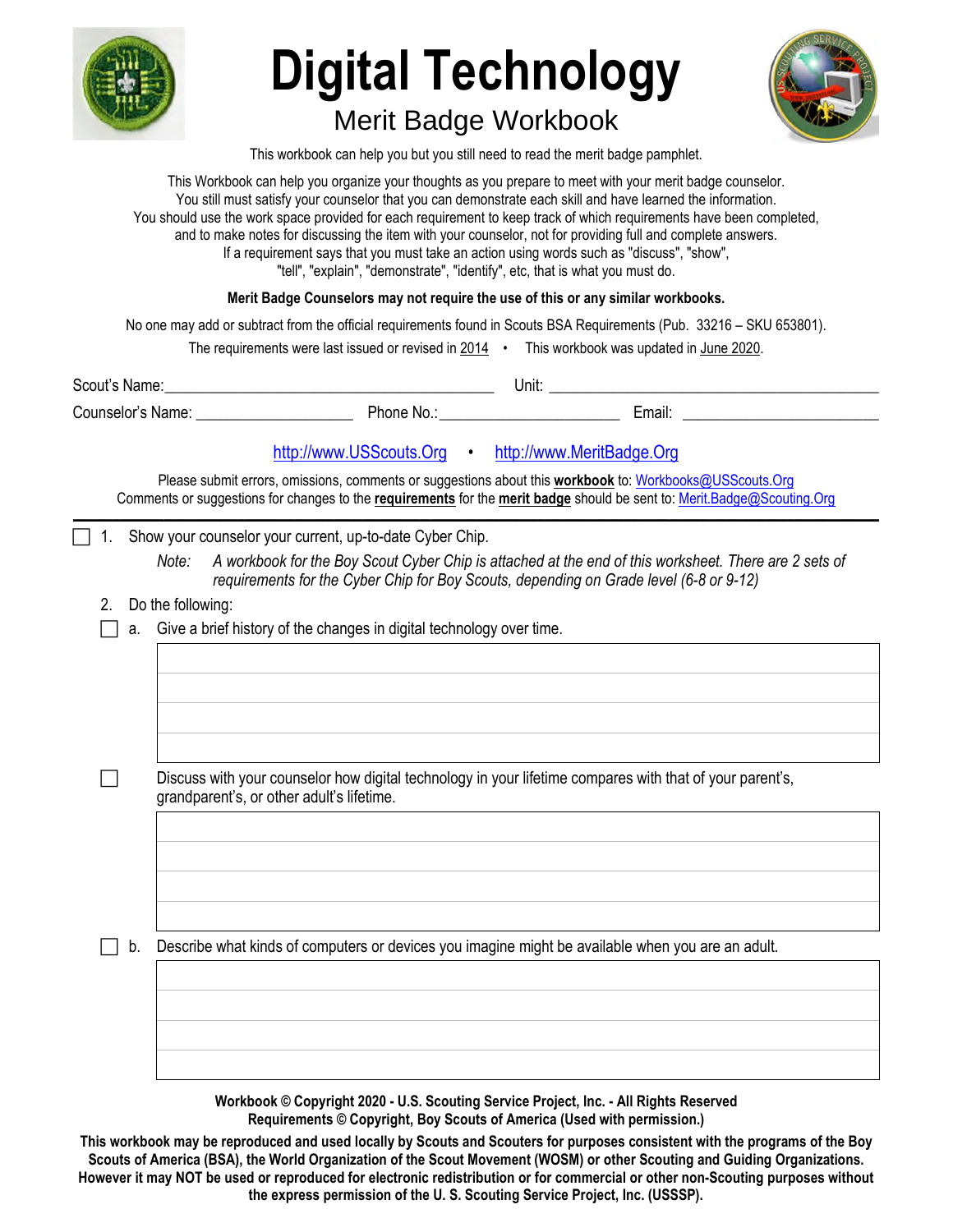- 3. Do the following:
- $\degree$  a. Explain to your counselor how text, sound, pictures, and videos are digitized for storage.

| <b>Text</b>     |  |
|-----------------|--|
|                 |  |
|                 |  |
|                 |  |
| Sound           |  |
|                 |  |
|                 |  |
|                 |  |
| <b>Pictures</b> |  |
|                 |  |
|                 |  |
|                 |  |
| <b>Videos</b>   |  |
|                 |  |
|                 |  |
|                 |  |

c b. Describe the difference between lossy and lossless data compression, and give an example where each might be used.

| Lossy           |          |  |
|-----------------|----------|--|
|                 |          |  |
|                 |          |  |
|                 |          |  |
|                 |          |  |
|                 |          |  |
|                 |          |  |
|                 |          |  |
|                 |          |  |
|                 |          |  |
|                 |          |  |
|                 |          |  |
|                 |          |  |
|                 |          |  |
|                 |          |  |
|                 |          |  |
|                 |          |  |
|                 |          |  |
|                 |          |  |
|                 |          |  |
|                 |          |  |
|                 | Example: |  |
|                 |          |  |
|                 |          |  |
| <b>Lossless</b> |          |  |
|                 |          |  |
|                 |          |  |
|                 |          |  |
|                 |          |  |
|                 |          |  |
|                 |          |  |
|                 |          |  |
|                 |          |  |
|                 |          |  |
|                 |          |  |
|                 |          |  |
|                 |          |  |
|                 |          |  |
|                 |          |  |
|                 |          |  |
|                 |          |  |
|                 |          |  |
|                 |          |  |
|                 |          |  |
|                 |          |  |
|                 | Example: |  |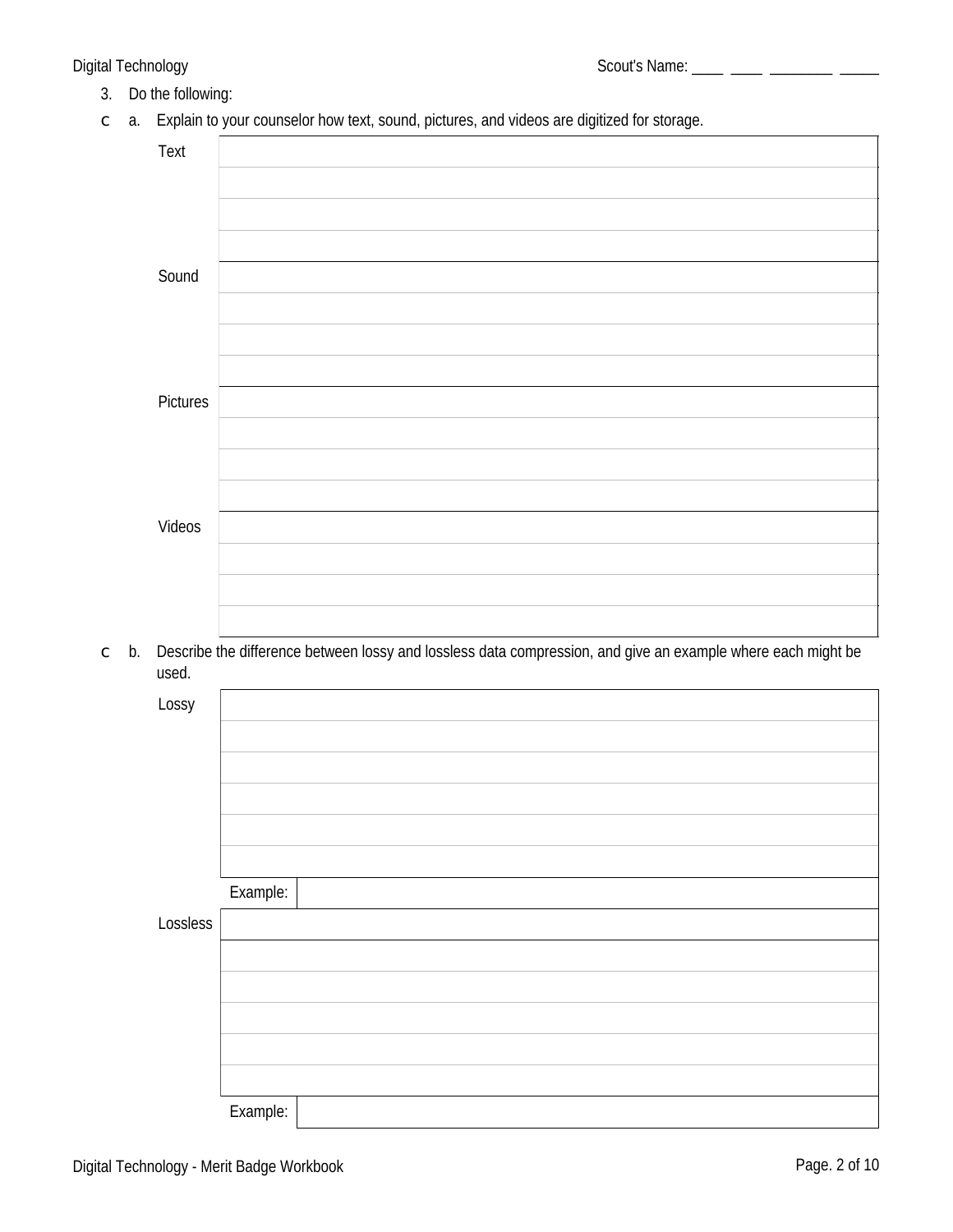\_\_ \_\_\_\_\_\_\_\_ \_

c c. Describe two digital devices and how they are made more useful by their programming.



c d. Discuss the similarities and differences between computers, mobile devices, and gaming consoles.

|                    | similarities | differences |
|--------------------|--------------|-------------|
| Computers          |              |             |
|                    |              |             |
|                    |              |             |
|                    |              |             |
|                    |              |             |
|                    |              |             |
|                    |              |             |
| Mobile             |              |             |
| devices            |              |             |
|                    |              |             |
|                    |              |             |
|                    |              |             |
|                    |              |             |
|                    |              |             |
| Gaming<br>consoles |              |             |
|                    |              |             |
|                    |              |             |
|                    |              |             |
|                    |              |             |
|                    |              |             |
|                    |              |             |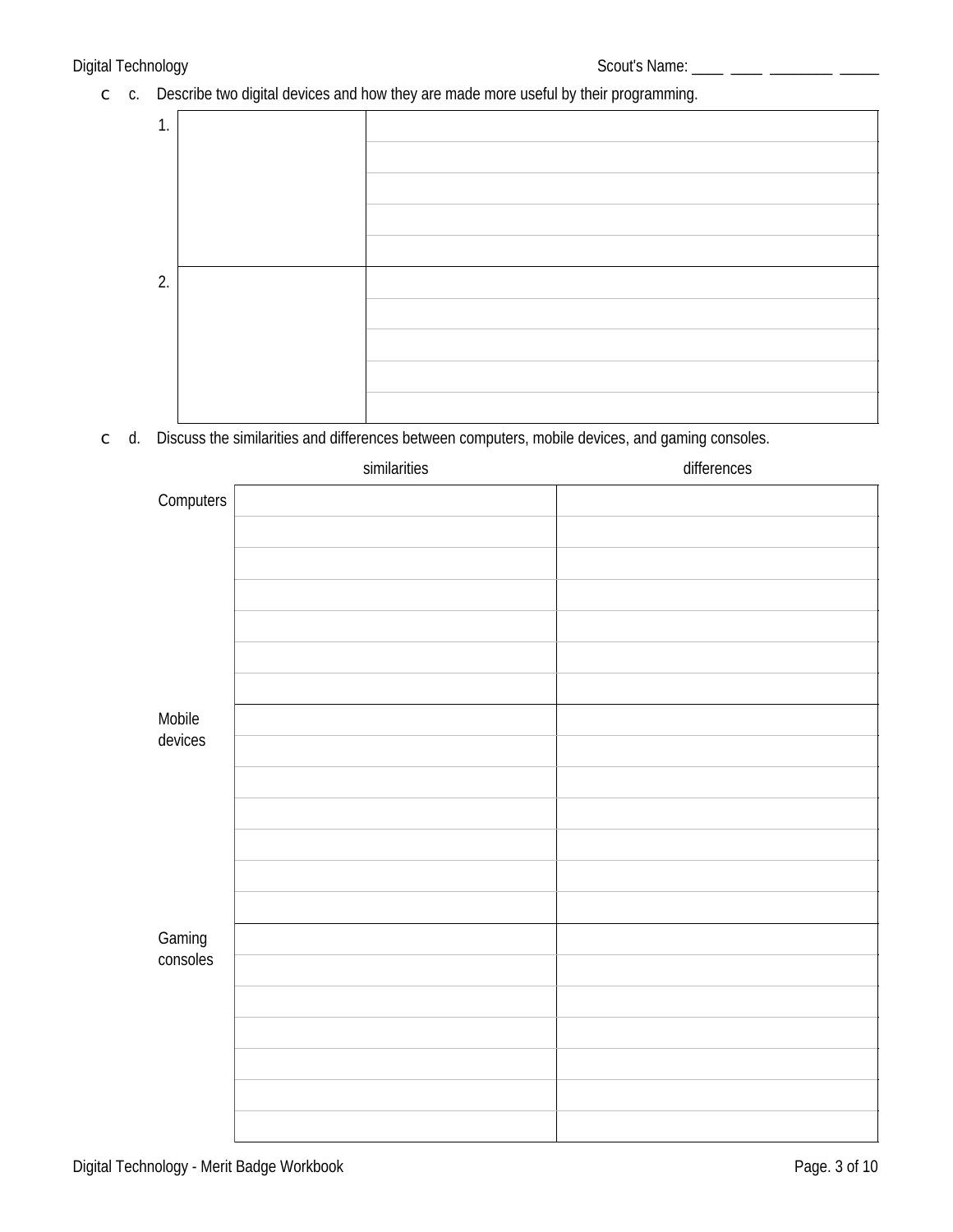$\degree$  e. Explain what a computer network is and describe the network's purpose.

#### 4. Do the following:

Explain what a program or software application or "app" is and how it is created. a.  $\mathsf C$ 

c b. Name four software programs or mobile apps you or your family use, and explain how each one helps you.

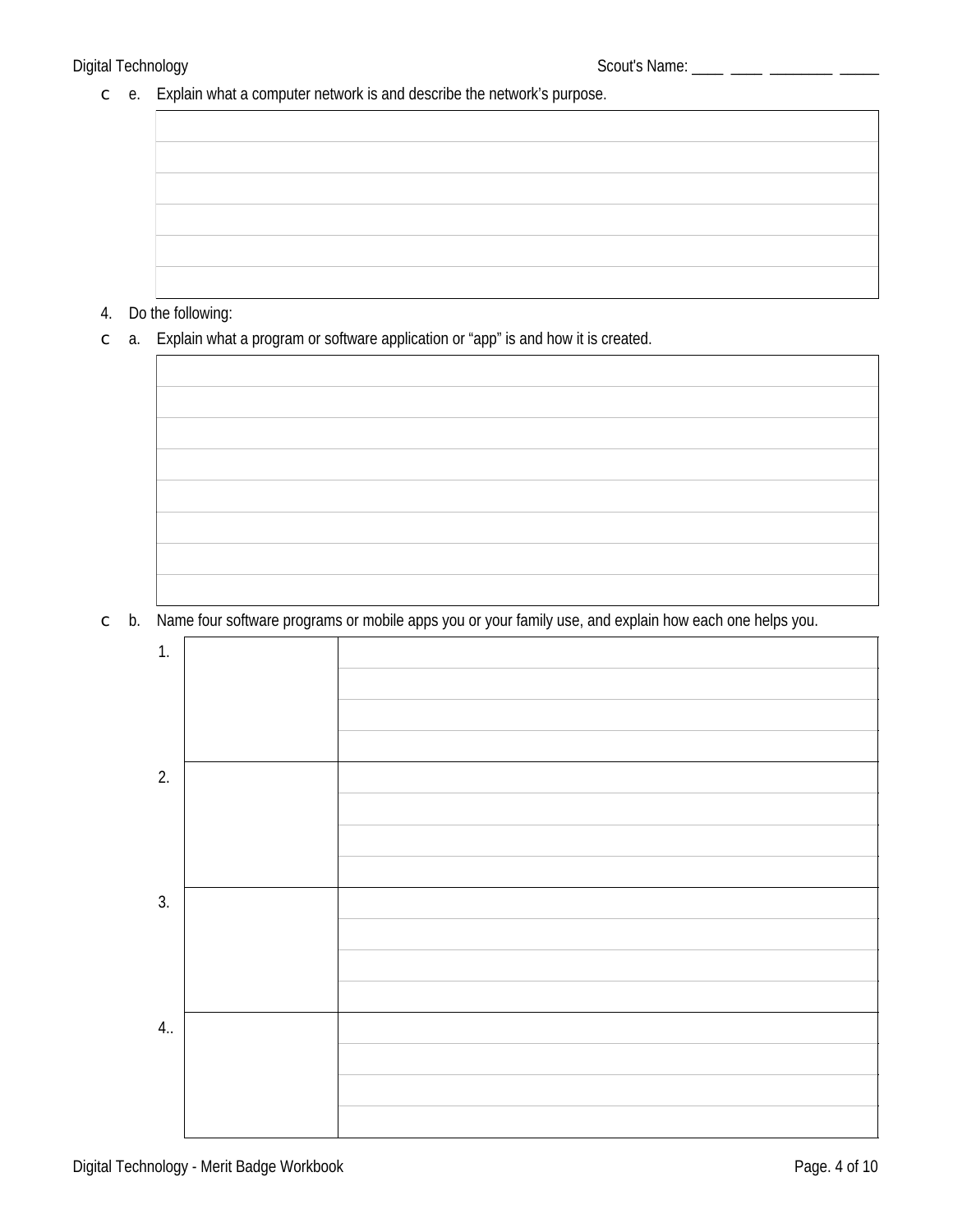c c. Describe what malware is, and explain how to protect your digital devices and the information stored on them.

#### 5. Do the following:

Describe how digital devices are connected to the Internet.  $\mathsf C$ a.

- b. Using an Internet search engine (with your parent's permission), find ideas about how to conduct a troop court of  $\mathsf{C}$ honor or campfire program.
- $\overline{C}$ Print out a copy of the ideas from at least three different websites.
- $\overline{C}$ Share what you found with your counselor, and explain how you used the search engine to find this information.

c. Use a Web browser to connect to an HTTPS (secure) website (with your parent's permission).  $\mathsf C$ 

 $\mathsf{C}$ Explain to your counselor how to tell whether the site's security certificate can be trusted, and what it means to use this kind of connection.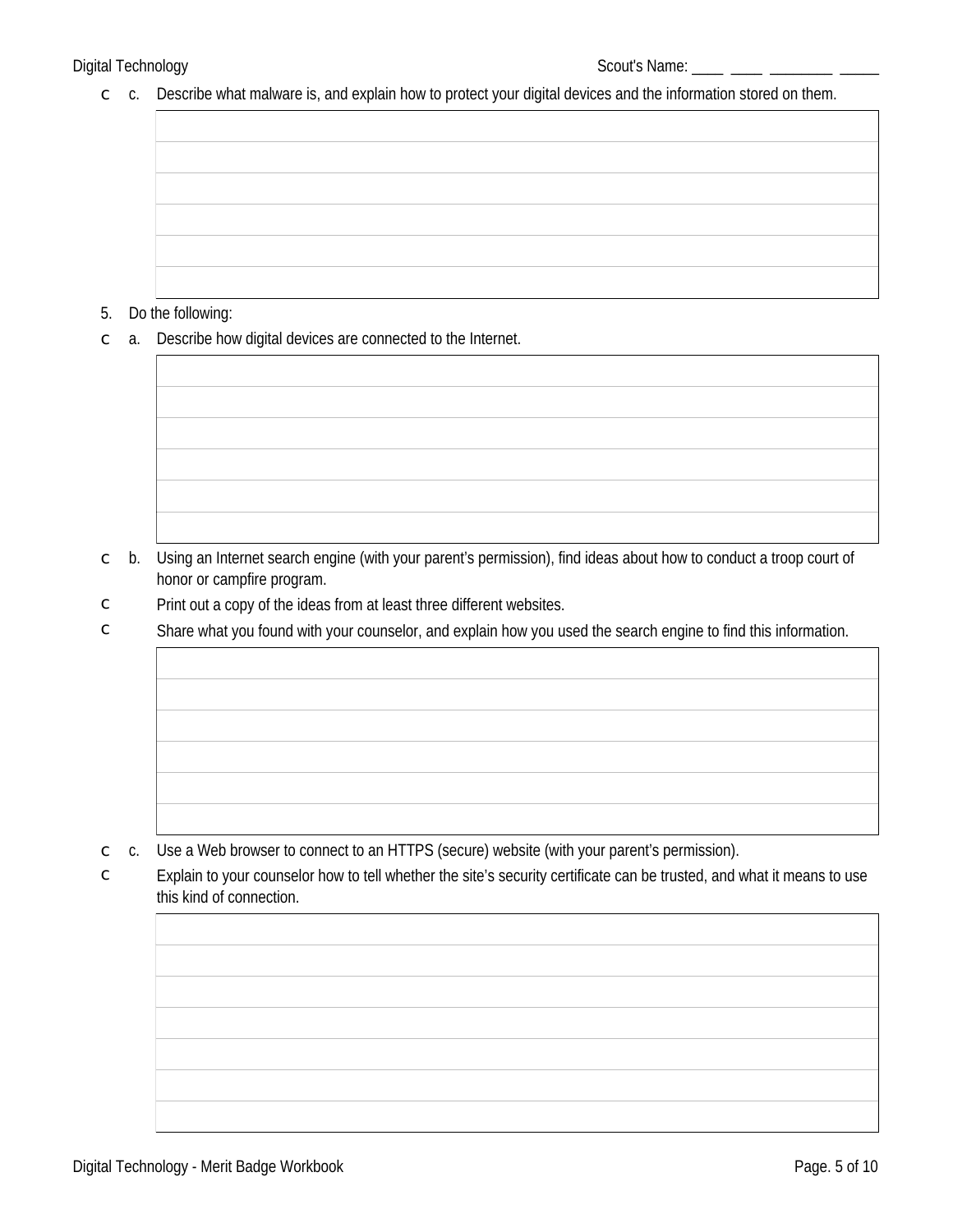- 6. Do THREE of the following. For each project you complete, copy the files to a backup device and share the finished projects with your counselor.
- $\degree$  a. Using a spreadsheet or database program, develop a food budget for a patrol weekend campout OR create a troop roster that includes the name, rank, patrol, and telephone number of each Scout. Show your counselor that you can sort the roster by each of the following categories: rank, patrol, and alphabetically by name.
- $\degree$  b. Using a word processor, write a draft letter to the parents of your troop's Scouts, inviting them to a troop event.
- $\degree$  c. Using a graphics program, design and draw a campsite plan for your troop OR create a flier for an upcoming troop event, incorporating text and some type of visual such as a photograph or an illustration.
- $\degree$  d. Using a presentation software program, develop a report about a topic approved by your counselor. For your presentation, create at least five slides, with each one incorporating text and some type of visual such as a photograph or an illustration.
- $\epsilon$  e. Using a digital device, take a picture of a troop activity. Send or transfer this image to a device where it can be shared with your counselor.
- Make a digital recording of your voice, transfer the file to a different device, and have your counselor play back the  $\subset$  f. recording.
- $\degree$  g. Create a blog and use it as an online journal of your Scouting activities, including group discussions and meetings, campouts, and other events. Include at least five entries and two photographs or illustrations. Share your blog with your counselor. You need not post the blog to the Internet; however, if you choose to go live with your blog, you must first share it with your parents AND counselor AND get their approval.
- $\circ$  h. Create a Web page for your troop, patrol, school, or place of worship. Include at least three articles and two photographs or illustrations. Include at least one link to a website of interest to your audience. You need not post the page to the Internet; however, if you decide to do so, you must first share the Web page with your parents AND counselor AND get their approval.
- 7. Do the following:
- $\degree$  a. Explain to your counselor each of these protections and why they exist: copyright, patents, trademarks, trade secrets.

|                | What they do | Why they exist |
|----------------|--------------|----------------|
| Copyright      |              |                |
|                |              |                |
|                |              |                |
|                |              |                |
|                |              |                |
|                |              |                |
| <b>Patents</b> |              |                |
|                |              |                |
|                |              |                |
|                |              |                |
|                |              |                |
|                |              |                |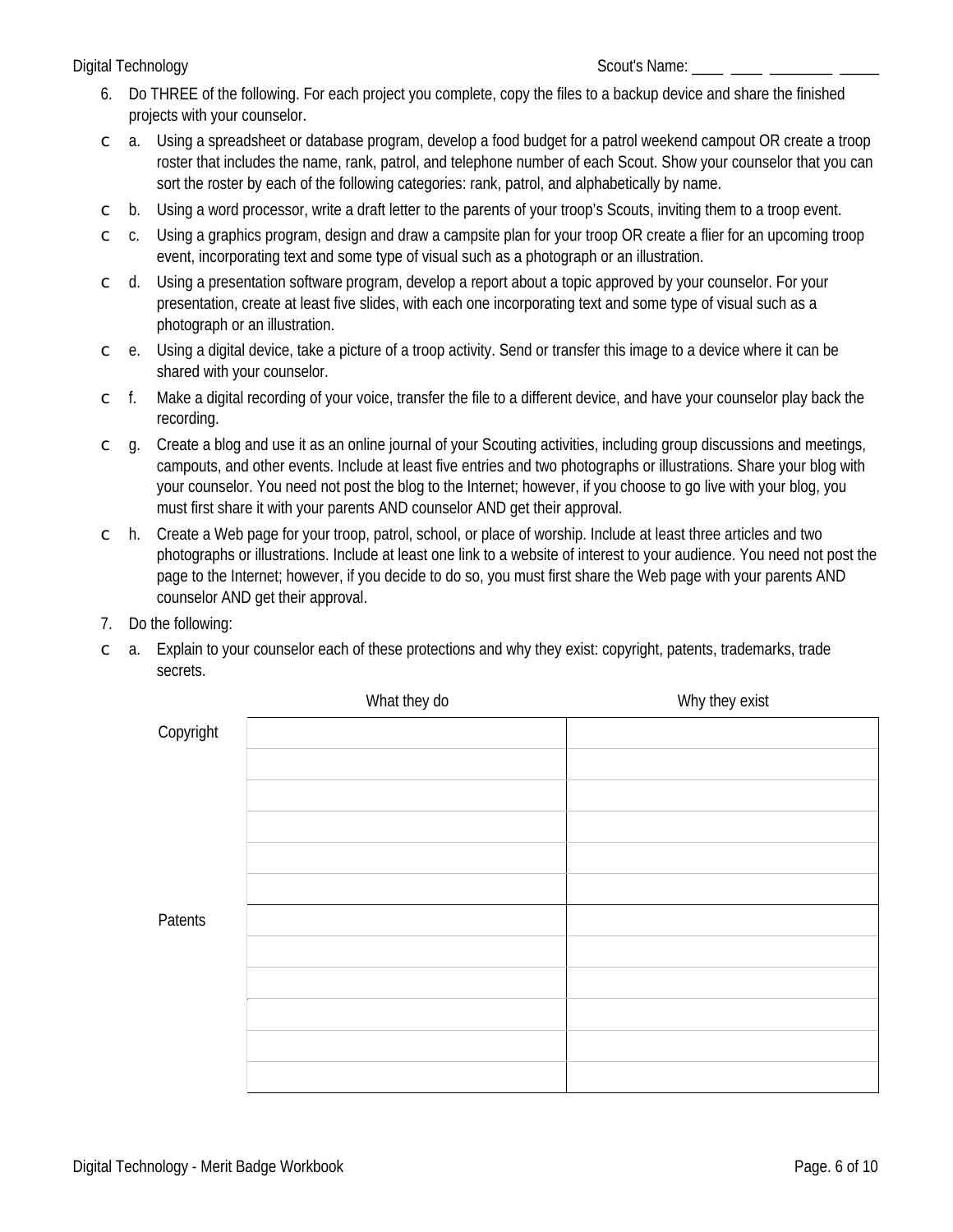| <b>Trademarks</b> |  |
|-------------------|--|
|                   |  |
|                   |  |
|                   |  |
|                   |  |
|                   |  |
| <b>Trade</b>      |  |
| secrets           |  |
|                   |  |
|                   |  |
|                   |  |
|                   |  |
|                   |  |

 $\circ$  b. Explain when it is permissible to accept a free copy of a program from a friend.

| ,一个人都是一个人的人,我们也不会不会不会。""我们,我们也不会不会不会不会不会不会不会不会。""我们,我们也不会不会不会不会不会不会不会不会。""我们,我们也 |  |  |
|----------------------------------------------------------------------------------|--|--|
|                                                                                  |  |  |
|                                                                                  |  |  |
| ,我们也不会有什么?""我们的人,我们也不会有什么?""我们的人,我们也不会有什么?""我们的人,我们也不会有什么?""我们的人,我们也不会有什么?""我们的人 |  |  |
|                                                                                  |  |  |
|                                                                                  |  |  |
| ,我们也不能会在这里,我们也不能会在这里,我们也不能会在这里,我们也不能会不能会不能会不能会不能会不能会不能会。""我们,我们也不能会不能会不能会不能会不能会不 |  |  |
|                                                                                  |  |  |
|                                                                                  |  |  |
| ,我们也不会有什么?""我们的人,我们也不会不会不会不会不会不会不会不会不会不会不会不会不会。""我们的人,我们也不会不会不会不会不会不会不会不会不会不会不会不 |  |  |
|                                                                                  |  |  |
|                                                                                  |  |  |
|                                                                                  |  |  |
|                                                                                  |  |  |
|                                                                                  |  |  |
|                                                                                  |  |  |
|                                                                                  |  |  |

c c. Discuss with your counselor an article or a news report about a recent legal case involving an intellectual property dispute.



- 8. Do TWO of the following:
- Describe why it is important to properly dispose of digital technology.  $\mathsf{C}$ a.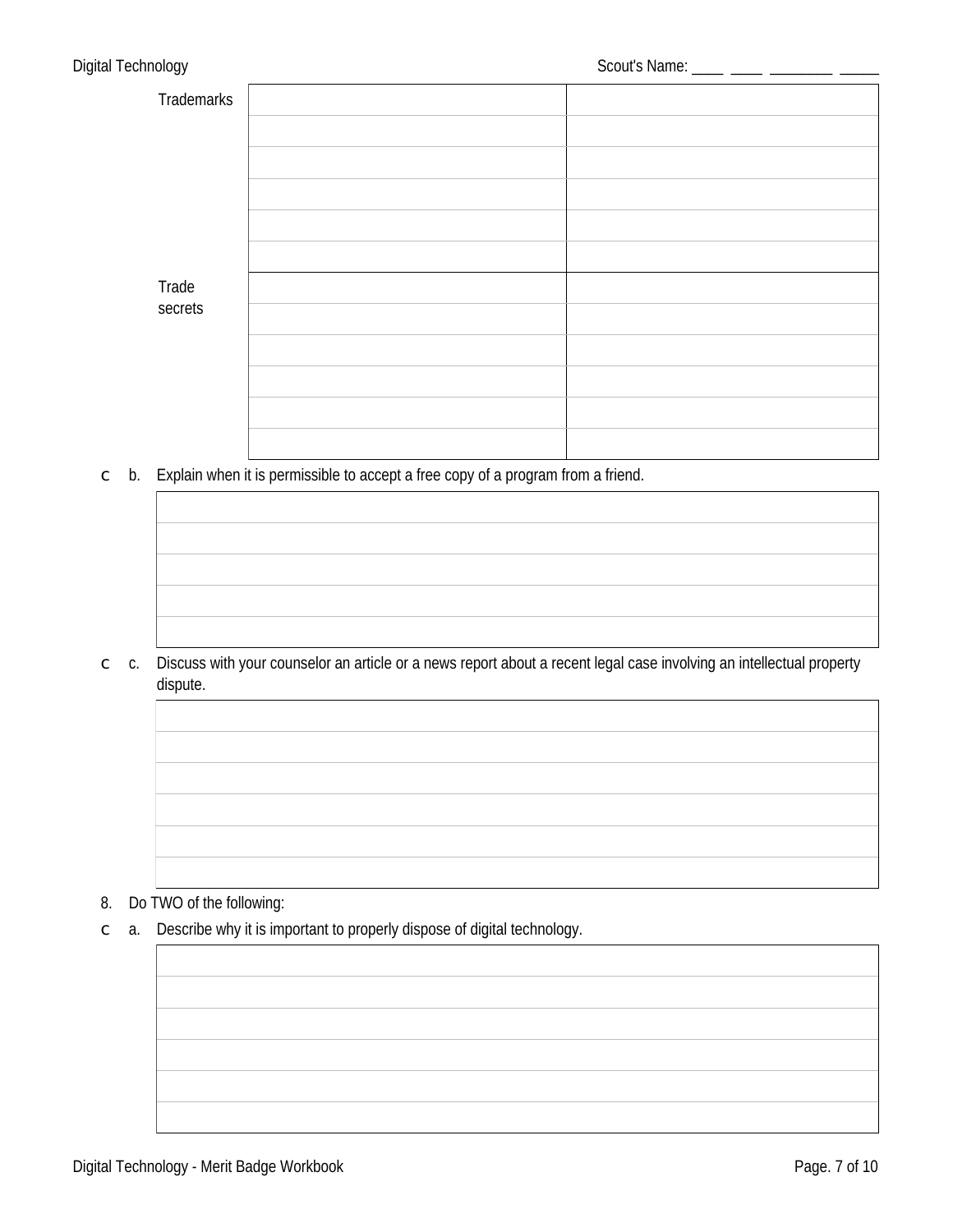- $\mathsf C$ List at least three dangerous chemicals that could be used to create digital devices or used inside a digital device.
	- $\mathbf{1}$  $2.$

 $3.$ 

 $\circ$  b. Explain to your counselor what is required to become a certified recycler of digital technology hardware or devices.

 $\degree$  c. Do an Internet search for an organization that collects discarded digital technology hardware or devices for repurposing or recycling. Find out what happens to that waste. Share with your counselor what you found.

c d. Visit a recycling center that disposes of digital technology hardware or devices. Find out what happens to that waste. Share what you learned with your counselor.

Find a battery recycling center near you and find out what it does to recycle batteries. Share what you have learned  $\mathsf{C}$ e. with your counselor about the proper methods for recycling batteries.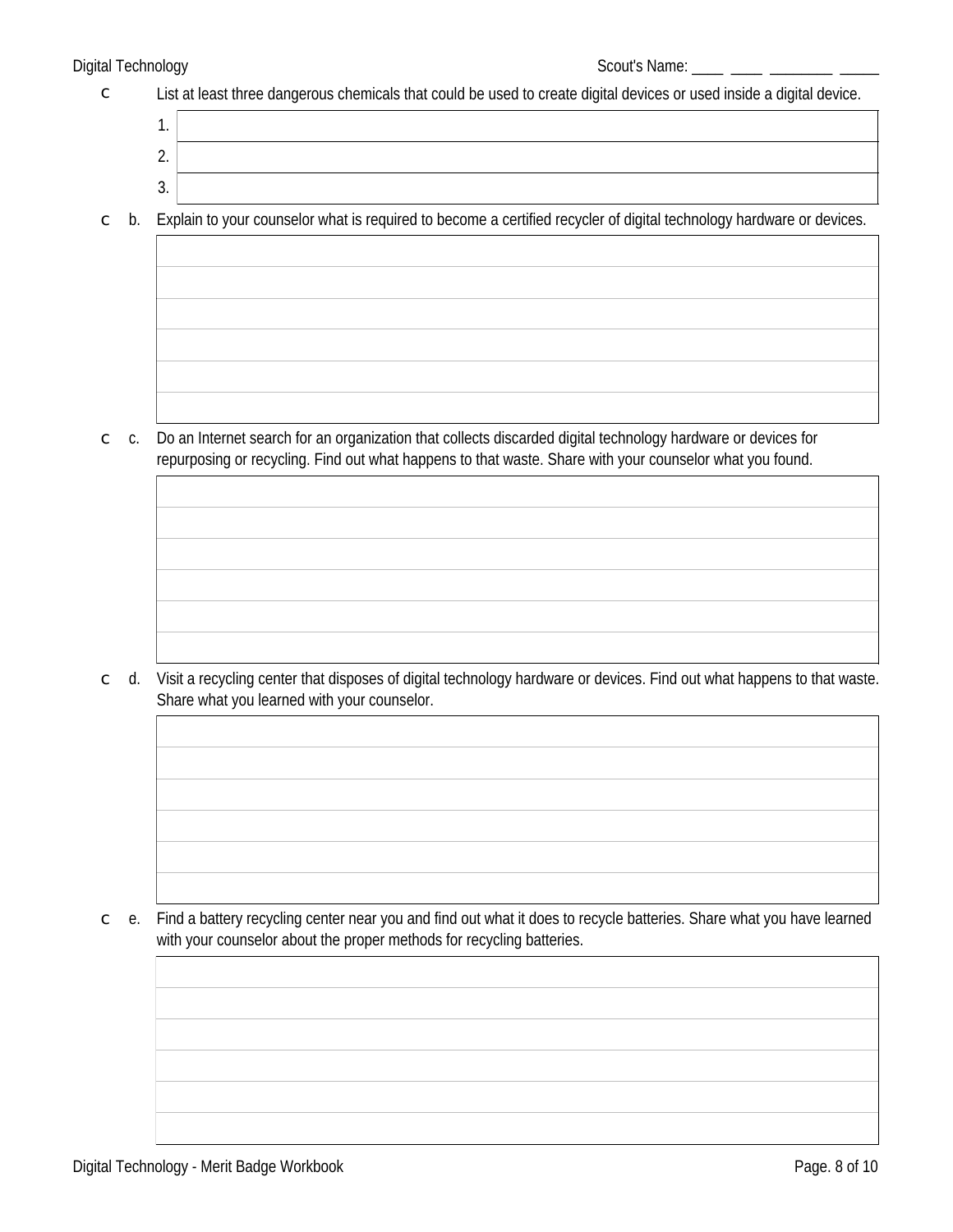$\overline{C}$ 

- 9. Do ONE of the following:
- $\epsilon$  a. Investigate three career opportunities that involve digital technology

| 1.          | .<br>$\overline{\phantom{a}}$                                                               |
|-------------|---------------------------------------------------------------------------------------------|
| 2.          |                                                                                             |
| 3.          |                                                                                             |
|             | Pick one and find out the education, training, and experience required for this profession. |
| Career:     |                                                                                             |
| Education:  |                                                                                             |
|             |                                                                                             |
|             |                                                                                             |
|             |                                                                                             |
|             |                                                                                             |
| Training:,  |                                                                                             |
|             |                                                                                             |
|             |                                                                                             |
|             |                                                                                             |
|             |                                                                                             |
| Experience: |                                                                                             |
|             |                                                                                             |
|             |                                                                                             |
|             |                                                                                             |
|             |                                                                                             |

Discuss this with your counselor, and explain why this profession might interest you. Report what you learn to your  $\mathsf C$ counselor.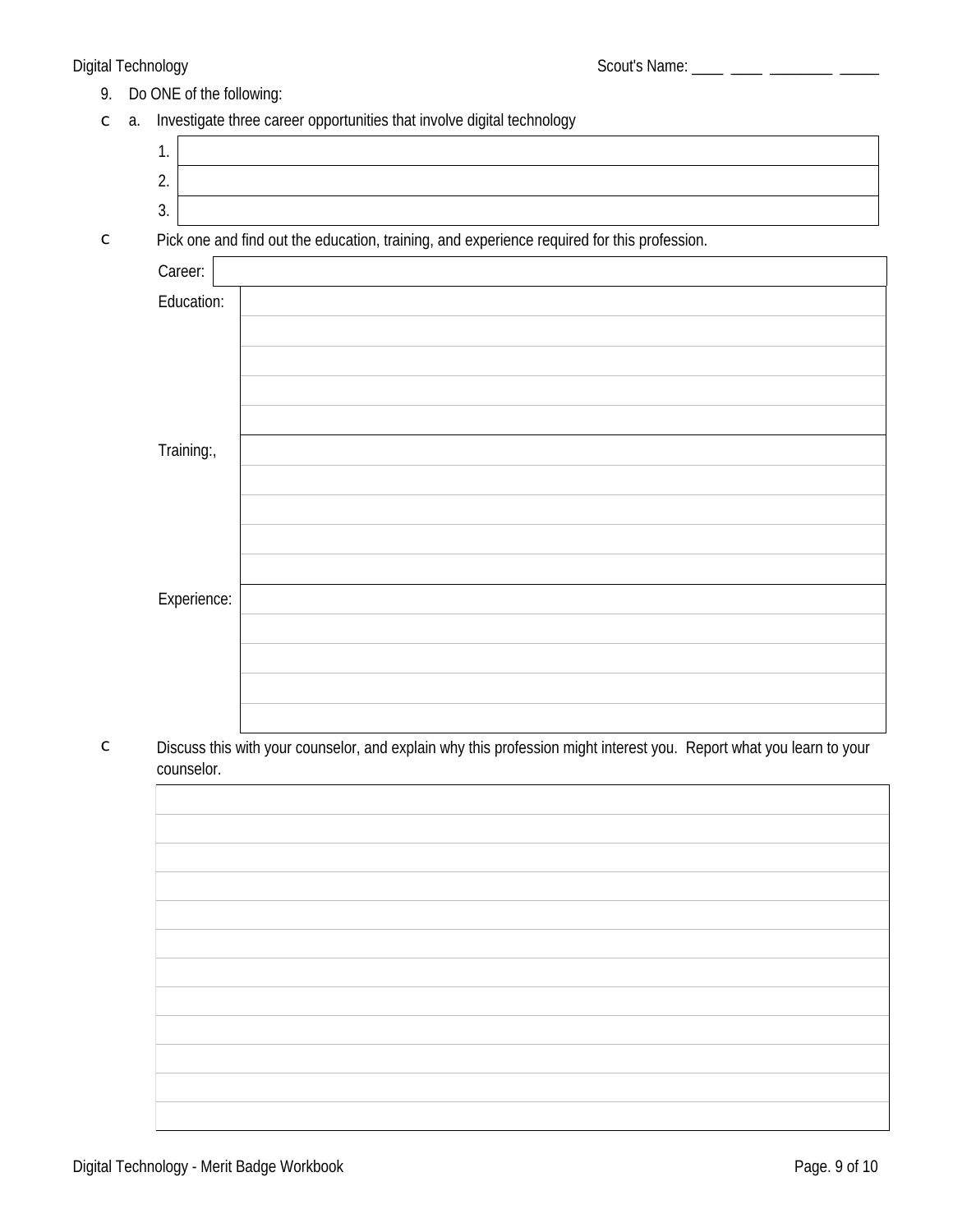| b.<br>$\mathsf C$ | Visit a business or an industrial facility that uses digital technology. |                                                            |  |  |  |
|-------------------|--------------------------------------------------------------------------|------------------------------------------------------------|--|--|--|
|                   |                                                                          |                                                            |  |  |  |
| $\mathsf C$       |                                                                          | Describe four ways digital technology is being used there. |  |  |  |
|                   | $\mathbf{1}$                                                             |                                                            |  |  |  |
|                   |                                                                          |                                                            |  |  |  |
|                   |                                                                          |                                                            |  |  |  |
|                   |                                                                          |                                                            |  |  |  |
|                   | 2.                                                                       |                                                            |  |  |  |
|                   |                                                                          |                                                            |  |  |  |
|                   |                                                                          |                                                            |  |  |  |
|                   | 3.                                                                       |                                                            |  |  |  |
|                   |                                                                          |                                                            |  |  |  |
|                   |                                                                          |                                                            |  |  |  |
|                   |                                                                          |                                                            |  |  |  |
|                   | 4.                                                                       |                                                            |  |  |  |
|                   |                                                                          |                                                            |  |  |  |
|                   |                                                                          |                                                            |  |  |  |
|                   |                                                                          |                                                            |  |  |  |
| $\subset$         |                                                                          | Share what you learned with your counselor.                |  |  |  |
|                   |                                                                          |                                                            |  |  |  |
|                   |                                                                          |                                                            |  |  |  |
|                   |                                                                          |                                                            |  |  |  |
|                   |                                                                          |                                                            |  |  |  |
|                   |                                                                          |                                                            |  |  |  |
|                   |                                                                          |                                                            |  |  |  |
|                   |                                                                          |                                                            |  |  |  |
|                   |                                                                          |                                                            |  |  |  |

When working on merit badges, Scouts and Scouters should be aware of some vital information in the current edition of the Guide to Advancement (BSA publication 33088). Important excerpts from that publication can be downloaded from http://usscouts.org/advance/docs/GTA-Excerpts-meritbadges.pdf.

You can download a complete copy of the Guide to Advancement from http://www.scouting.org/filestore/pdf/33088.pdf.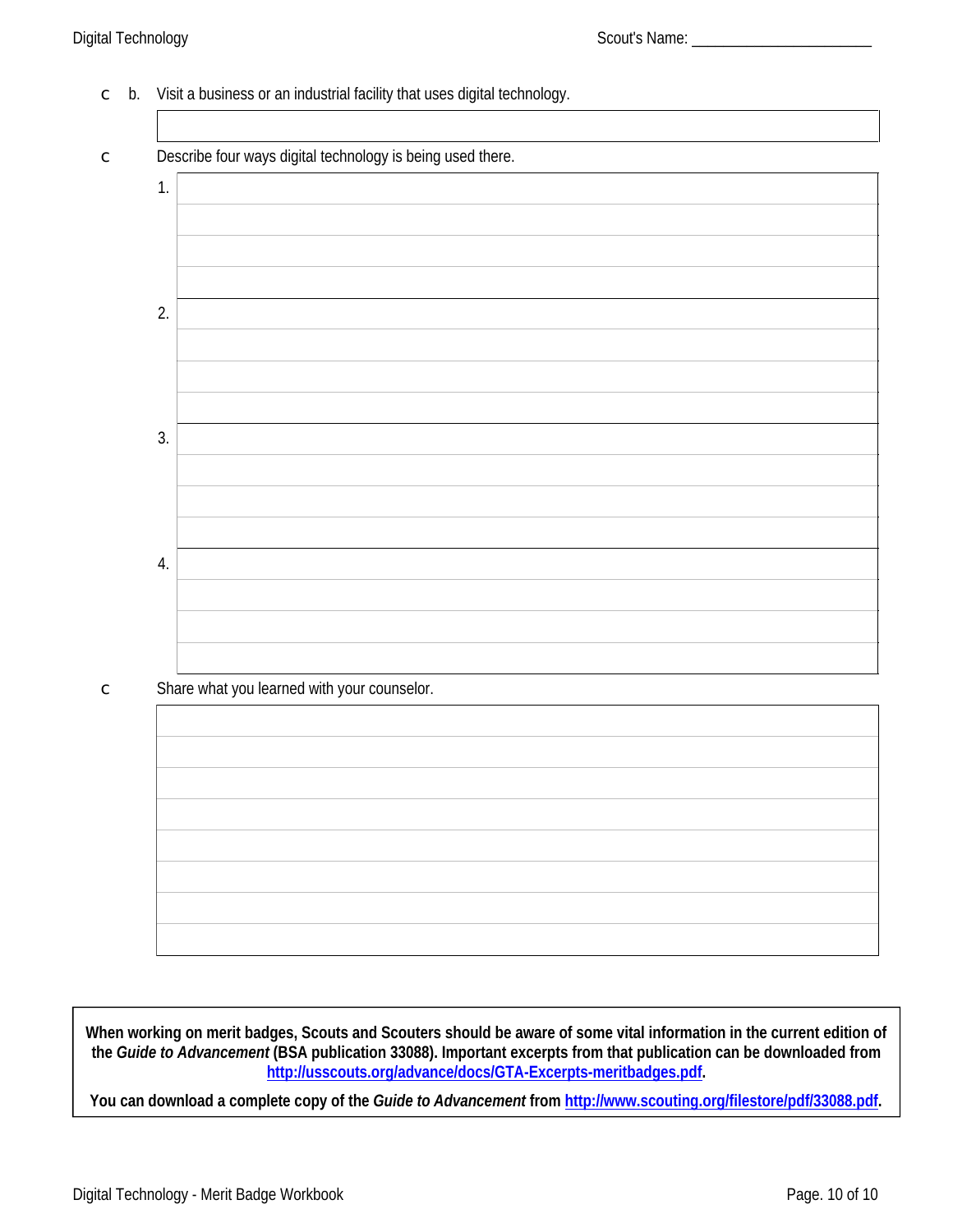

# Scouts BSA Cyber Chip **Workbook**



This Workbook can help you organize your thoughts as you prepare to meet with your counselor. You still must satisfy your counselor that you can demonstrate each skill and have learned the information. You should use the work space provided for each requirement to keep track of which requirements have been completed, and to make notes for discussing the item with your counselor, not for providing full and complete answers. If a requirement says that you must take an action using words such as "discuss", "show", "tell", "explain", "demonstrate", "identify", etc, that is what you must do.

#### **Merit Badge Counselors may not require the use of this or any similar workbooks.**

No one may add or subtract from the official requirements found in Scouts BSA Requirements (Pub. 33216 – SKU 653801).

The requirements were last issued or revised in 2020 • This workbook was updated in June 2020.

| Scout's<br>Name      |               | <b>Unit</b> |        |
|----------------------|---------------|-------------|--------|
| Counselor's<br>Name: | Phone i<br>No |             | Email: |

#### http://www.USScouts.Org • http://www.MeritBadge.Org

Please submit errors, omissions, comments or suggestions about this **workbook** to: **Workbooks@USScouts.Org** Comments or suggestions for changes to the **requirements** for the **award** should be sent to: **Advancement.Team@Scouting.Org**

## **A. Cyber Chip Requirements for Grades 6-8**

1. Read and sign the Level II Internet Safety Pledge on the BSA Cyber Chip card. (BSA Cyber Chip green card; can be ordered at www.scoutshop.org.)

|    |                                                                                                                                                                                                                                   | <b>Internet Safety Pledge</b>                                                                          |  |
|----|-----------------------------------------------------------------------------------------------------------------------------------------------------------------------------------------------------------------------------------|--------------------------------------------------------------------------------------------------------|--|
|    | I will think before I post<br>1.                                                                                                                                                                                                  |                                                                                                        |  |
|    | I will respect other people online<br>2.                                                                                                                                                                                          |                                                                                                        |  |
|    | 3.                                                                                                                                                                                                                                | I will respect digital media ownership                                                                 |  |
|    | 4.                                                                                                                                                                                                                                | I won't meet face-to-face with anyone I meet in the digital world unless I have my parent's permission |  |
|    | I will protect myself online.<br>5 <sub>1</sub>                                                                                                                                                                                   |                                                                                                        |  |
| 2. | Write and sign a personalized contract with your parent or guardian that outlines rules for using the computer and mobile<br>devices, including what you can download, what you can post, and consequences for inappropriate use. |                                                                                                        |  |
|    | General comments                                                                                                                                                                                                                  |                                                                                                        |  |
|    |                                                                                                                                                                                                                                   |                                                                                                        |  |
|    |                                                                                                                                                                                                                                   |                                                                                                        |  |
|    |                                                                                                                                                                                                                                   |                                                                                                        |  |
|    | What I can download                                                                                                                                                                                                               |                                                                                                        |  |
|    |                                                                                                                                                                                                                                   |                                                                                                        |  |
|    |                                                                                                                                                                                                                                   |                                                                                                        |  |
|    |                                                                                                                                                                                                                                   |                                                                                                        |  |
|    |                                                                                                                                                                                                                                   | Workbook © Copyright 2020 - U.S. Scouting Service Project, Inc. - All Rights Reserved                  |  |

**Requirements © Copyright, Boy Scouts of America (Used with permission.)** 

**This workbook may be reproduced and used locally by Scouts and Scouters for purposes consistent with the programs of the Boy Scouts of America (BSA), the World Organization of the Scout Movement (WOSM) or other Scouting and Guiding Organizations. However it may NOT be used or reproduced for electronic redistribution or for commercial or other non-Scouting purposes without the express permission of the U. S. Scouting Service Project, Inc. (USSSP).**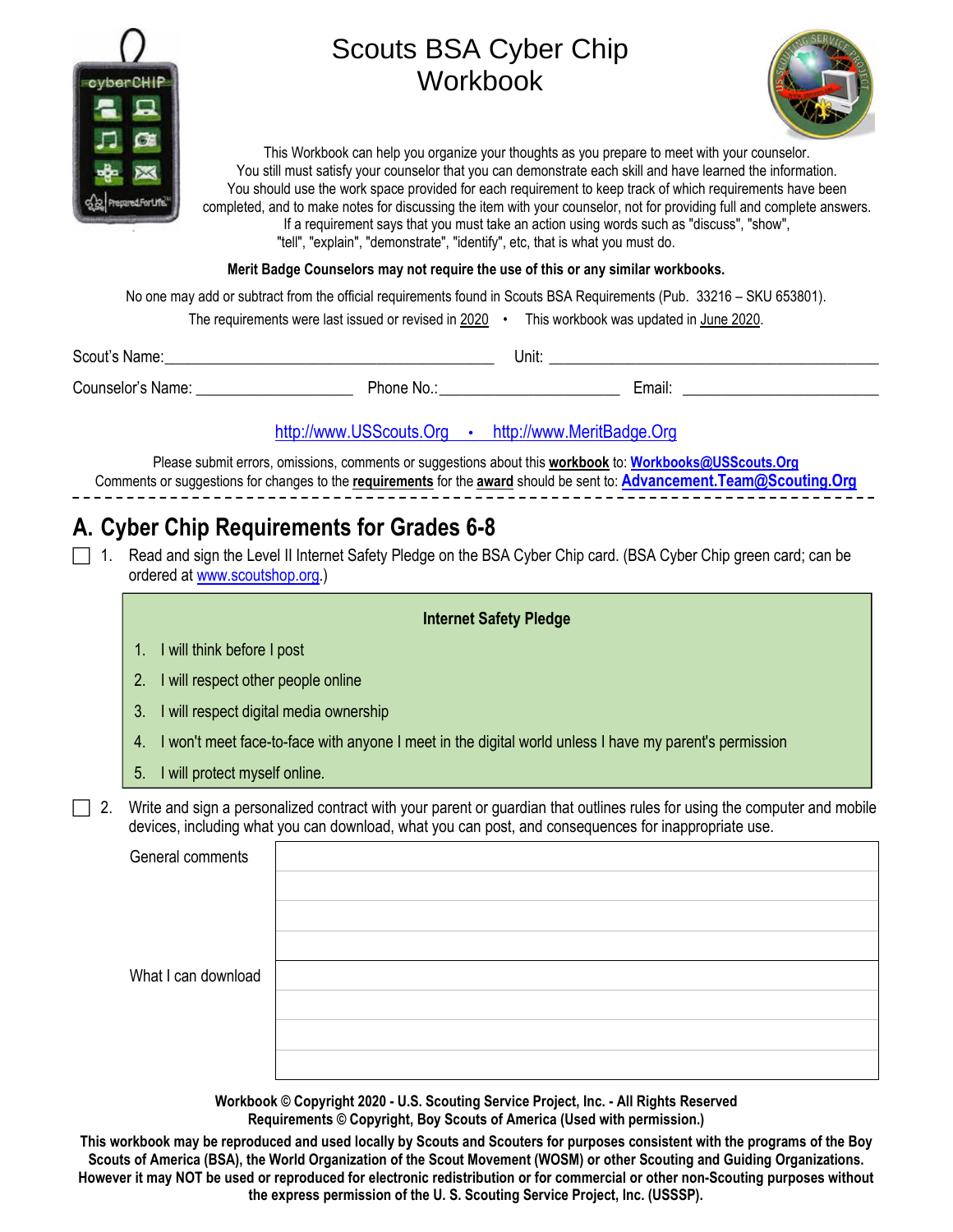|    | What I can post                       |                                                                                             |                                                                                                                                                                                                                                          |
|----|---------------------------------------|---------------------------------------------------------------------------------------------|------------------------------------------------------------------------------------------------------------------------------------------------------------------------------------------------------------------------------------------|
|    |                                       |                                                                                             |                                                                                                                                                                                                                                          |
|    |                                       |                                                                                             |                                                                                                                                                                                                                                          |
|    |                                       |                                                                                             |                                                                                                                                                                                                                                          |
|    | Consequences for<br>inappropriate use |                                                                                             |                                                                                                                                                                                                                                          |
|    |                                       |                                                                                             |                                                                                                                                                                                                                                          |
|    |                                       |                                                                                             |                                                                                                                                                                                                                                          |
|    |                                       |                                                                                             |                                                                                                                                                                                                                                          |
| 3. |                                       |                                                                                             | Watch the video "Friend or Fake" (www.nsteens.org/Videos/FriendOrFake), along with two additional videos of your<br>choosing (www.nsteens.org/Videos/FriendOrFake) {from the list below}, to see how friends can help each other to stay |
|    | safe online.<br>$\bullet$             | Post to be Private (youtu.be/mBsoODqfQqA)                                                   |                                                                                                                                                                                                                                          |
|    | $\bullet$<br>$\bullet$                | <b>Split Decisions (youtu.be/HLUv8DHt_R4)</b><br>Two Kinds of Stupid (youtu.be/T6ulH2bWCnY) |                                                                                                                                                                                                                                          |
|    |                                       | Video Name                                                                                  | Date Watched                                                                                                                                                                                                                             |
|    | Friend or Fake?                       |                                                                                             |                                                                                                                                                                                                                                          |
|    |                                       |                                                                                             |                                                                                                                                                                                                                                          |
| 4. |                                       |                                                                                             | As an individual or with your patrol, use the EDGE method to teach internet safety rules, behavior, and "netiquette" to                                                                                                                  |
|    |                                       | Each member of the patrol must have a role and present part of the lesson.                  | your troop or another patrol. You are encouraged to use any additional material and information you have researched.                                                                                                                     |
|    |                                       |                                                                                             |                                                                                                                                                                                                                                          |
|    |                                       |                                                                                             |                                                                                                                                                                                                                                          |
|    |                                       |                                                                                             |                                                                                                                                                                                                                                          |
|    |                                       |                                                                                             |                                                                                                                                                                                                                                          |
|    |                                       |                                                                                             |                                                                                                                                                                                                                                          |
| 5. |                                       | phones and games, at your meetings and other Scouting events.                               | Discuss with your unit leader the acceptable standards and practices for using allowed electronic devices, such as                                                                                                                       |
|    |                                       |                                                                                             |                                                                                                                                                                                                                                          |
|    |                                       |                                                                                             |                                                                                                                                                                                                                                          |
|    |                                       |                                                                                             |                                                                                                                                                                                                                                          |
|    |                                       |                                                                                             |                                                                                                                                                                                                                                          |
|    |                                       |                                                                                             |                                                                                                                                                                                                                                          |
|    |                                       |                                                                                             |                                                                                                                                                                                                                                          |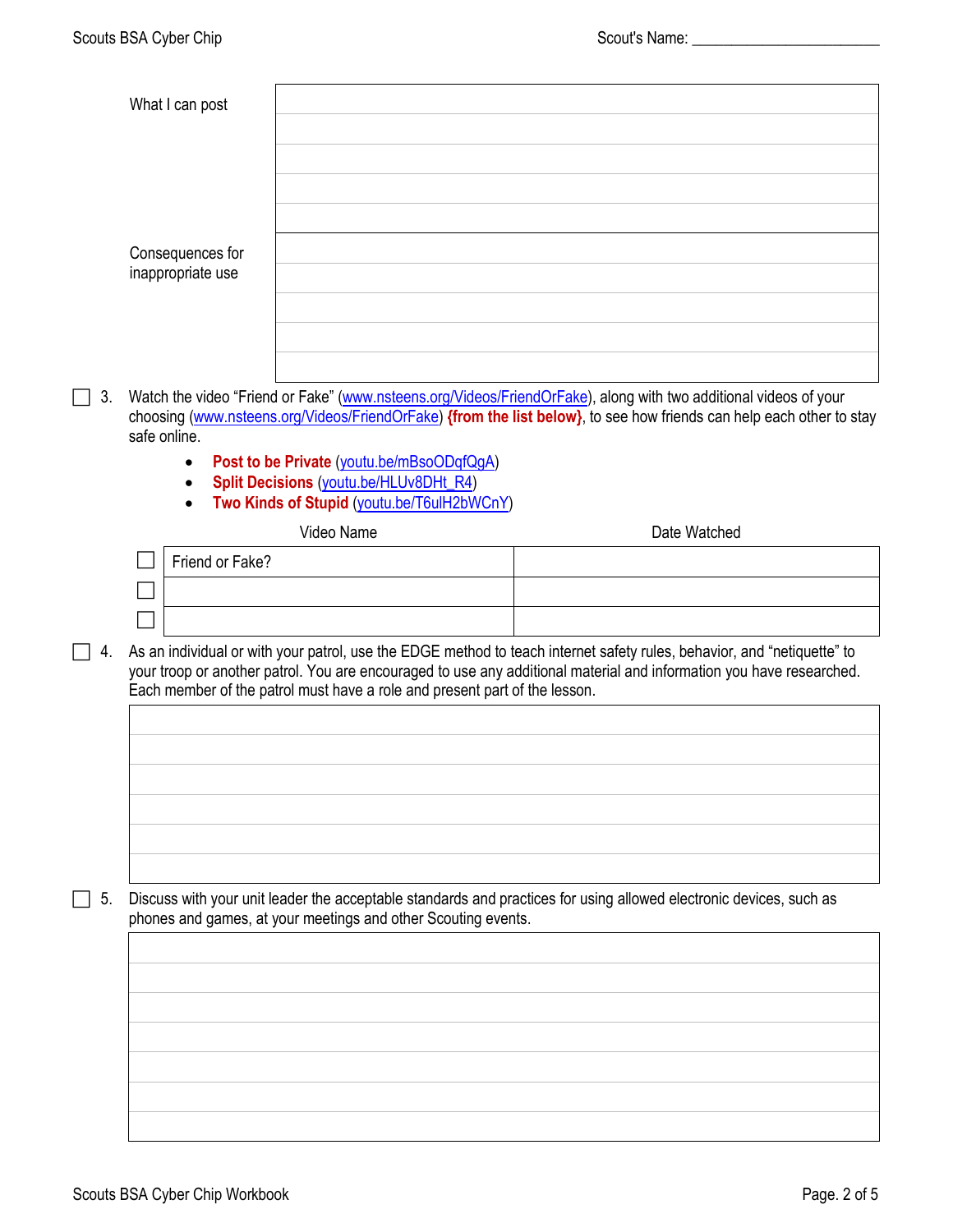### **B. Cyber Chip Requirements for Grades 9-12**

1. Read and sign the Level II Internet Safety Pledge on the BSA Cyber Chip card. (BSA Cyber Chip green card; can be ordered at www.scoutshop.org.)

|    | <b>Internet Safety Pledge</b>                                                                                                                                                                                                     |  |  |  |  |
|----|-----------------------------------------------------------------------------------------------------------------------------------------------------------------------------------------------------------------------------------|--|--|--|--|
|    | I will think before I post<br>1.                                                                                                                                                                                                  |  |  |  |  |
|    | 2.<br>I will respect other people online                                                                                                                                                                                          |  |  |  |  |
|    | 3.<br>I will respect digital media ownership                                                                                                                                                                                      |  |  |  |  |
|    | I won't meet face-to-face with anyone I meet in the digital world unless I have my parent's permission<br>$\overline{4}$ .<br>I will protect myself online.<br>5.                                                                 |  |  |  |  |
|    |                                                                                                                                                                                                                                   |  |  |  |  |
| 2. | Write and sign a personalized contract with your parent or guardian that outlines rules for using the computer and mobile<br>devices, including what you can download, what you can post, and consequences for inappropriate use. |  |  |  |  |
|    | General comments                                                                                                                                                                                                                  |  |  |  |  |
|    |                                                                                                                                                                                                                                   |  |  |  |  |
|    |                                                                                                                                                                                                                                   |  |  |  |  |
|    |                                                                                                                                                                                                                                   |  |  |  |  |
|    |                                                                                                                                                                                                                                   |  |  |  |  |
|    |                                                                                                                                                                                                                                   |  |  |  |  |
|    | What I can download                                                                                                                                                                                                               |  |  |  |  |
|    |                                                                                                                                                                                                                                   |  |  |  |  |
|    |                                                                                                                                                                                                                                   |  |  |  |  |
|    |                                                                                                                                                                                                                                   |  |  |  |  |
|    |                                                                                                                                                                                                                                   |  |  |  |  |
|    |                                                                                                                                                                                                                                   |  |  |  |  |
|    | What I can post                                                                                                                                                                                                                   |  |  |  |  |
|    |                                                                                                                                                                                                                                   |  |  |  |  |
|    |                                                                                                                                                                                                                                   |  |  |  |  |
|    |                                                                                                                                                                                                                                   |  |  |  |  |
|    |                                                                                                                                                                                                                                   |  |  |  |  |
|    |                                                                                                                                                                                                                                   |  |  |  |  |
|    | Consequences for<br>inappropriate use                                                                                                                                                                                             |  |  |  |  |
|    |                                                                                                                                                                                                                                   |  |  |  |  |
|    |                                                                                                                                                                                                                                   |  |  |  |  |
|    |                                                                                                                                                                                                                                   |  |  |  |  |
|    |                                                                                                                                                                                                                                   |  |  |  |  |
|    |                                                                                                                                                                                                                                   |  |  |  |  |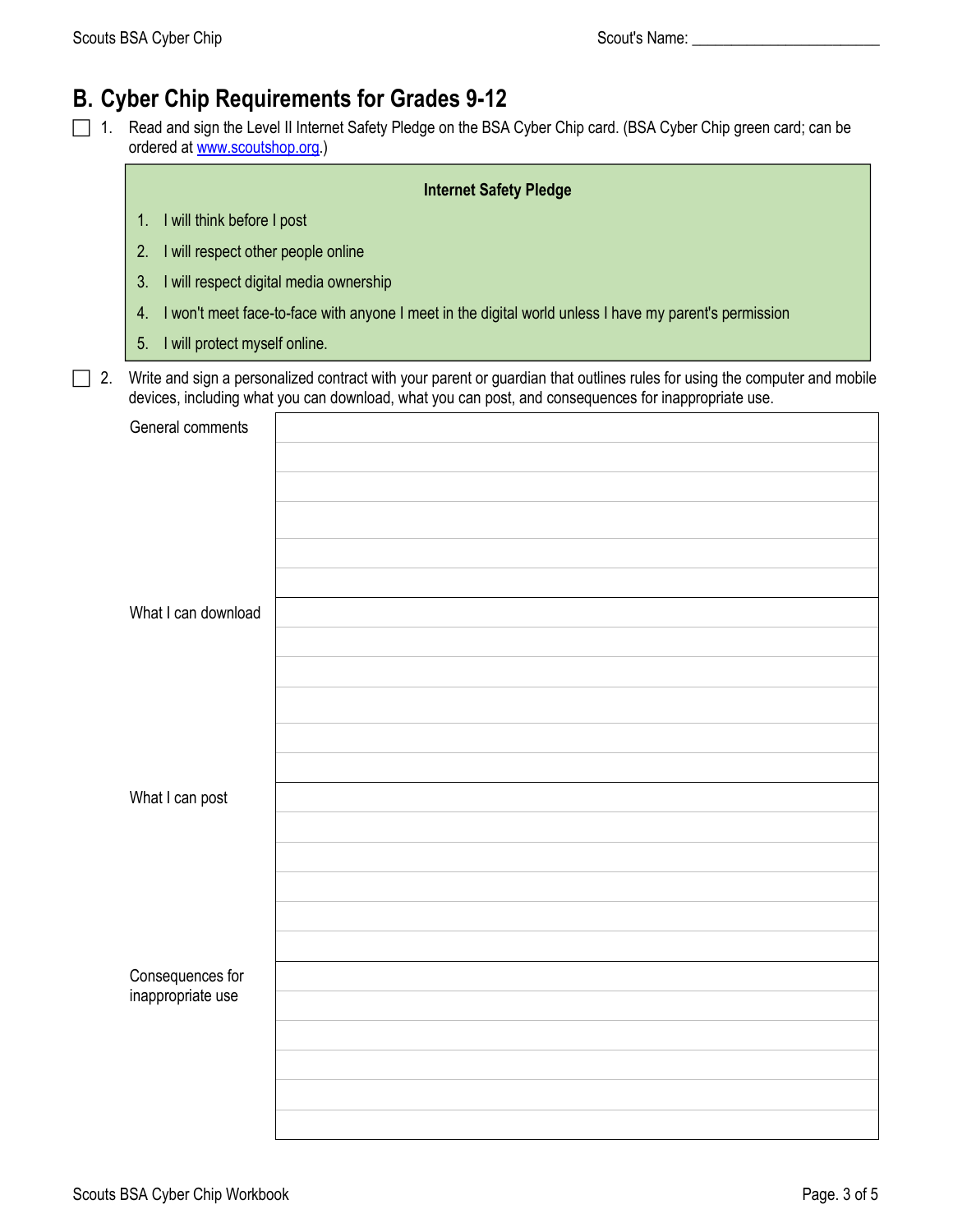| 3. | Discuss with your parents the benefits and potential dangers teenagers might experience when using social media.                                                                                                                                |              |  |  |  |
|----|-------------------------------------------------------------------------------------------------------------------------------------------------------------------------------------------------------------------------------------------------|--------------|--|--|--|
|    |                                                                                                                                                                                                                                                 |              |  |  |  |
|    |                                                                                                                                                                                                                                                 |              |  |  |  |
|    |                                                                                                                                                                                                                                                 |              |  |  |  |
|    |                                                                                                                                                                                                                                                 |              |  |  |  |
|    |                                                                                                                                                                                                                                                 |              |  |  |  |
|    | Give examples of each.                                                                                                                                                                                                                          |              |  |  |  |
|    |                                                                                                                                                                                                                                                 |              |  |  |  |
|    |                                                                                                                                                                                                                                                 |              |  |  |  |
|    |                                                                                                                                                                                                                                                 |              |  |  |  |
|    |                                                                                                                                                                                                                                                 |              |  |  |  |
|    |                                                                                                                                                                                                                                                 |              |  |  |  |
| 4. | Watch three {of the following} "Real-Life Story" videos (www.nsteens.org/videos.aspx?Brand=Real-Life-Stories) to                                                                                                                                |              |  |  |  |
|    | learn the impact on teens.                                                                                                                                                                                                                      |              |  |  |  |
|    | Friend or Fake? (youtu.be/Nb1zAY_cc8o)<br>$\bullet$<br>Post to be Private (youtu.be/mBsoODqfQgA)<br>$\bullet$                                                                                                                                   |              |  |  |  |
|    | <b>Split Decisions (youtu.be/HLUv8DHt_R4)</b><br>Two Kinds of Stupid (youtu.be/T6ulH2bWCnY)<br>٠                                                                                                                                                |              |  |  |  |
|    | Video Name                                                                                                                                                                                                                                      | Date Watched |  |  |  |
|    |                                                                                                                                                                                                                                                 |              |  |  |  |
|    |                                                                                                                                                                                                                                                 |              |  |  |  |
|    |                                                                                                                                                                                                                                                 |              |  |  |  |
| 5. | As an individual or patrol, use the EDGE method and the Student Project Kit<br>www.missingkids.org/content/dam/netsmartz/downloadable/studentprojectkit/Student_Project_Kit_V1.5.pdf) to teach                                                  |              |  |  |  |
|    | internet safety rules, behavior, and "netiquette" to your troop or another patrol. You are encouraged to use any additional<br>material and information you have researched. Each member of the patrol must have a role and present part of the |              |  |  |  |
|    | lesson.                                                                                                                                                                                                                                         |              |  |  |  |
|    |                                                                                                                                                                                                                                                 |              |  |  |  |
|    |                                                                                                                                                                                                                                                 |              |  |  |  |
|    |                                                                                                                                                                                                                                                 |              |  |  |  |
|    |                                                                                                                                                                                                                                                 |              |  |  |  |
|    |                                                                                                                                                                                                                                                 |              |  |  |  |
|    |                                                                                                                                                                                                                                                 |              |  |  |  |
|    |                                                                                                                                                                                                                                                 |              |  |  |  |
|    |                                                                                                                                                                                                                                                 |              |  |  |  |